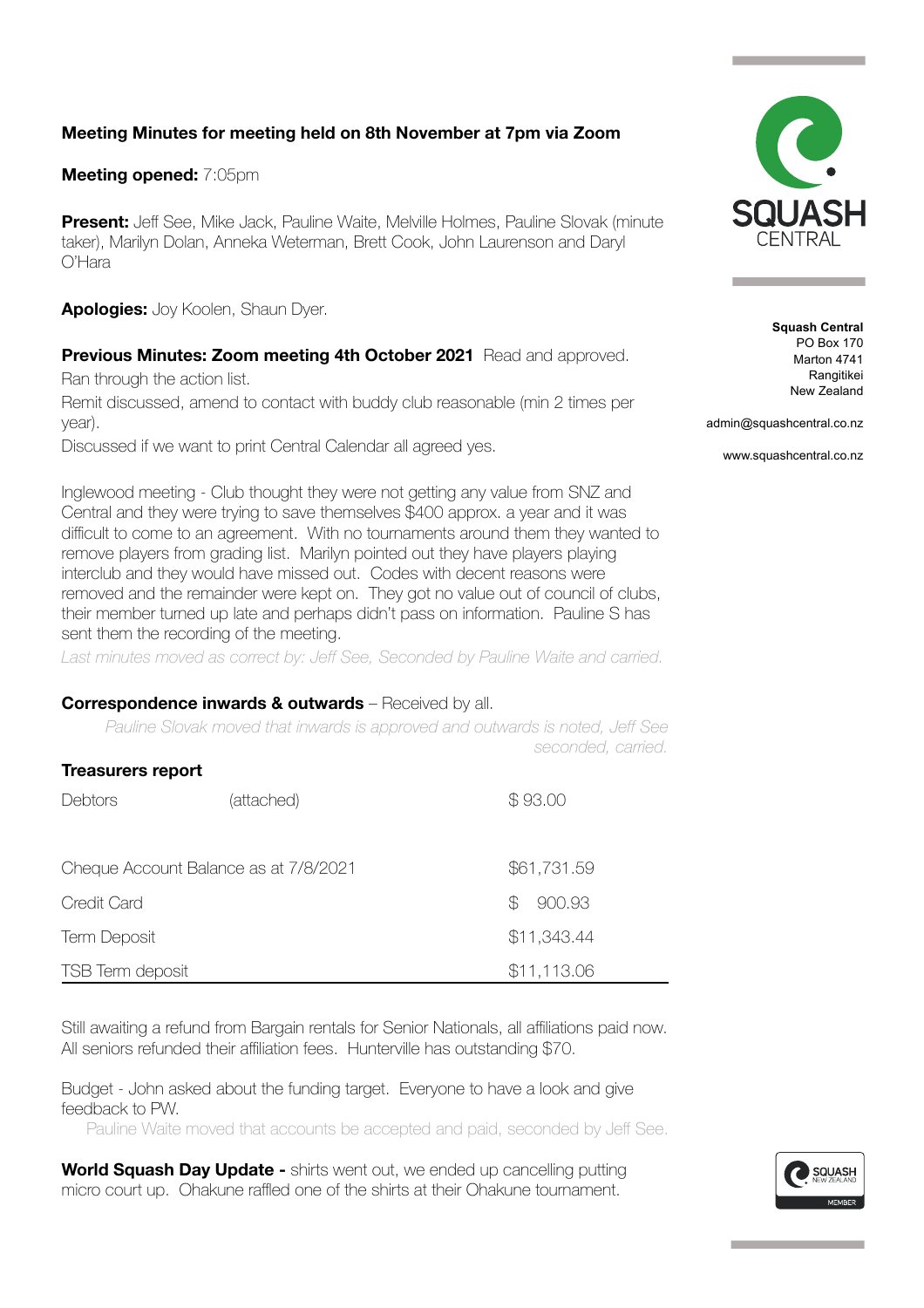**AGM and Awards** - Do we have an MC or with Covid do we go remote, they would all need to be kept apart slightly. Mike thinks remotely, Anneka said she thinks quite a few may not get there to collect their awards.

Anneka asked if clubs could do something for each of the nominees.

Jeff See moved that we run our awards this year virtually due to covid. All agreed. Anneka said Squash Auckland just ran their awards virtually we could ask them what went well and what niggles they had.

Will have meeting with Joy, Jeff and Pauline W in next week to run through how we will run AGM.

**Interclub**- Jeff asked what the purpose of the zones was. Mike said because we are so big the zones helped break down the areas and report back to Central. Amy Simpson is keen to run Interclub again with some guidance. Melville said it's dwindling big time you used to look forward to it every week. Marilyn asked don't they have meetings to decide whats run? Mike said let's let them run it.

John said Ruapehu just do their own thing as travel was too much Ruapehu has composite mixed fortnightly, they include Taumarunui who are in Waikato, Turangi, Waiouru and Raetihi etc.

Manawatu - masters club teams, winter series, masters again. All team events except ladies masters they enter as individuals.

Mike said Pauline has enough to do, Pauline Waite said didn't Marilyn organise Interclub. Marilyn said she did the draws.

Mike asked where the entry money went. Pauline S advised and said thats what the MOU was for and is required so everyone is clear. PW asked if trial has been enough or was it a learning curve we can continue on with. Mike Jack found it quite strange no one knew what to do.

Pauline advised the reason for the trial and how difficult it was. Jeff, Mike, Brett, Pauline, John, Daryl and Melville all think we should let Taranaki have Interclub back. Anneka has reservations and has seen it be all over the place in the past but they have to have the right people in place. Committee to advise cost to zone unless we let them do it all themselves. Ruapehu looks after themselves.

Ruapehu don't charge for theirs, they have a trophy.

MWR have banners. And Central pay for them.

All zone to do their own, Ruapehu will coordinate with MWR so they don't clash.

Pauline to do draft Mou for all 3 zones.

#### **Office closure** -

Planning meeting Sunday 23rd January 2022 in Whanganui. Office will be closed from 22nd December 2021 - 14th Jan 2022.

Coaching Facilitator role 2022 - PS spoke about getting role set so we can apply for funding to cover and how good it would be get all coaching funded at the start of the year. Pauline and Melville spoke about the coaching plans of two day camps and Emma Millers proposal. Budget allows for expenditure of \$7,000 and funding of \$5,000.

All agreed to continue with the coaching facilitator role into 2022.

#### **General Business –**

Marilyn apologised that she completed MWR zone competition while unwell and there were a few errors which are being sorted.